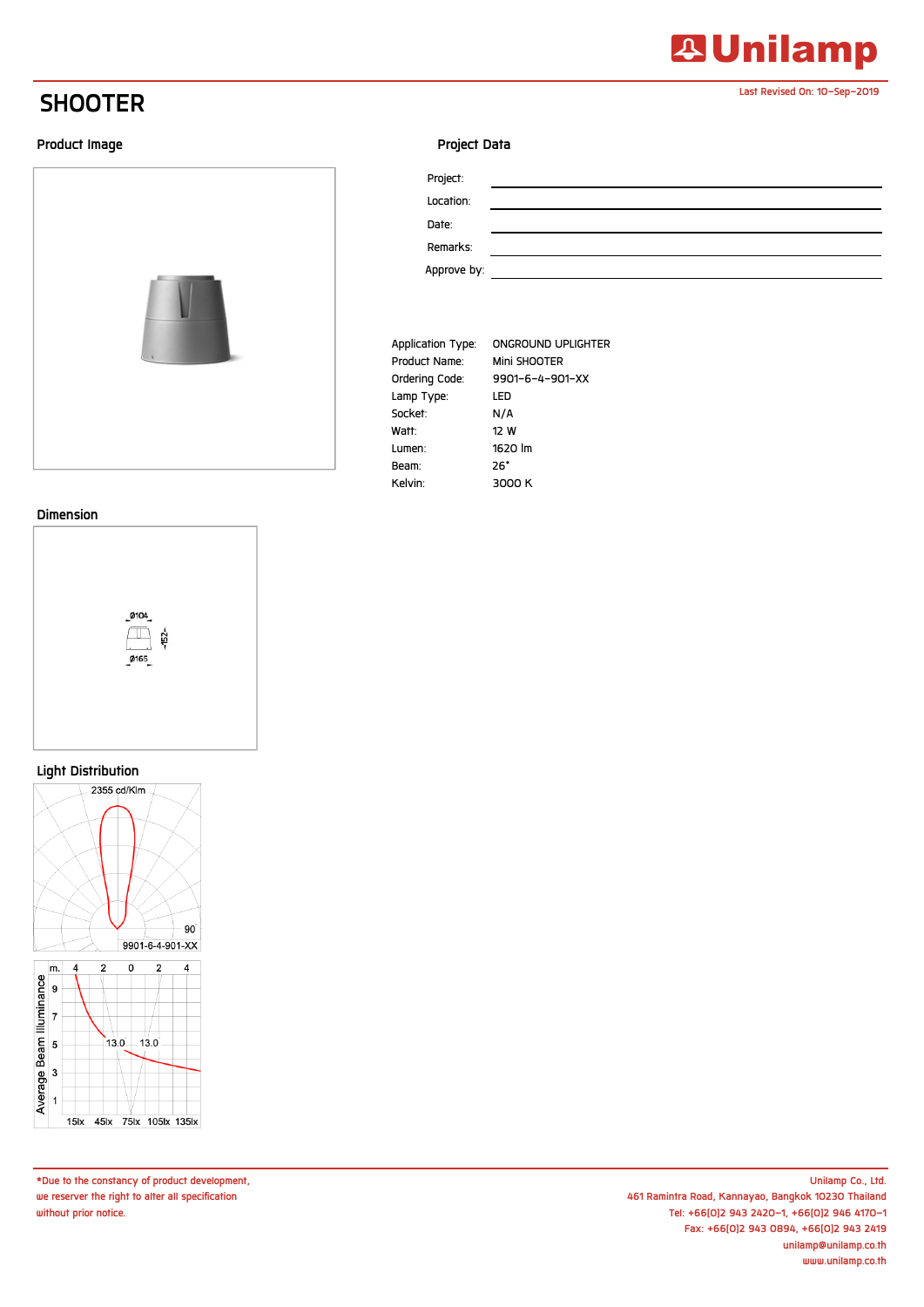# **A Unilamp**

**Last Revised On: 10-Sep-2019**

## **SHOOTER**

| Specification             |                                                                                                                                         |                                                      |  |
|---------------------------|-----------------------------------------------------------------------------------------------------------------------------------------|------------------------------------------------------|--|
| <b>IEC Standard</b>       | IEC 60598-1 General Requirement                                                                                                         |                                                      |  |
|                           | IEC 60598-2-1 Fixed Luminaires                                                                                                          |                                                      |  |
| Protection                | IP67 Class I                                                                                                                            |                                                      |  |
| <b>IK Rating</b>          | Protection against mechanical impact IKO8 on body and IKO7 optical part.                                                                |                                                      |  |
| Luminaires Body Housing   | High-pressure Die Cast Aluminium alloy body and components.                                                                             |                                                      |  |
| <b>Coating Process</b>    | Nano Ceramic surface conversion, resistant to corrosive environment. Luminiare primarily coated with epoxy resin and top coated with UV |                                                      |  |
|                           | stabilized polyester powder and cured in digital temperature controlled chamber at 200°C.                                               |                                                      |  |
| <b>Diffuser</b>           | Impact resistant safety tempered glass cover. Able to withstand the temperature up to 250°C.                                            |                                                      |  |
| Reflector                 | High performance reflector                                                                                                              |                                                      |  |
| Gasket                    | Post-cured treated silicone gasket. Temperature and weather resistant. Working temperature -40°C to +200°C.                             |                                                      |  |
| External screws           | External screws are in stainless steel with protection grease.                                                                          |                                                      |  |
| Cable Entry               | Cable entry protected by M2O cable gland. To be used with HO5RN-F/HO7RN-F cable with 7-13mm. diameter.                                  |                                                      |  |
| LED                       | High efficiency LED module in COB technology. Assembled on MCPCB and mounted on to heat conductive material                             |                                                      |  |
|                           | The whole systems tested to be operated under maximum ambient environment up to +40°C.                                                  |                                                      |  |
| <b>Driver</b>             | High quality Dimmable Driver [1-10V] in constant current. Conform to applicable safety standards and electromagnetic compatibility.     |                                                      |  |
| Internal wire             | Tinned copper conductor with silicone insulated internal wire. IMQ approved. Working temperature -40°C to +180°C                        |                                                      |  |
| Terminal Block/ Connector | Terminal block in GFR PA6.6 for cable with cross section up to 2.5 sgmm. VDE approved.                                                  |                                                      |  |
|                           | Class1 luminaire provided with the earth connection.                                                                                    |                                                      |  |
| Pre-wired cable           | Main connection provided with IP68 watertight connecting device for cable diameter 7-12 sqmm. with 2.5 sqmm. section                    |                                                      |  |
|                           | Pre-wired with 5-core cable for power (3x1sqmm.) and dimming signal (2x0.35sqmm.).                                                      |                                                      |  |
| Caution                   | Installation work has to be carried on according to the enclosed installation manual.                                                   |                                                      |  |
| Color                     | <b>Black</b>                                                                                                                            | [replace the last 2 digits of ordering code with O1] |  |
|                           | Graphite                                                                                                                                | [replace the last 2 digits of ordering code with O2] |  |
|                           | Dark Gray                                                                                                                               | [replace the last 2 digits of ordering code with O3] |  |
|                           | Aluminium Silver                                                                                                                        | [replace the last 2 digits of ordering code with 04] |  |
|                           | White                                                                                                                                   | [replace the last 2 digits of ordering code with 06] |  |